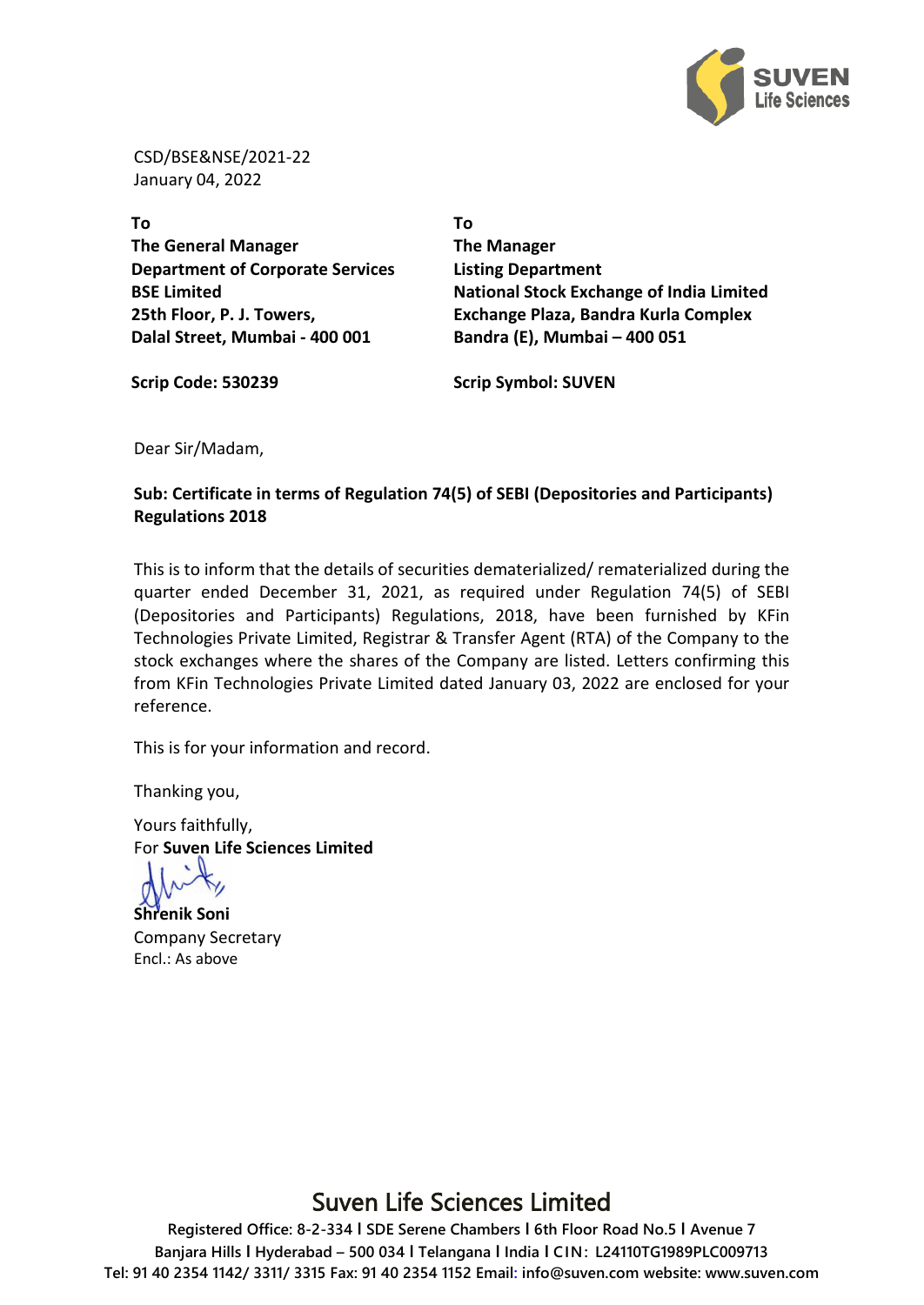KFIN/MRVS/NSDL/74(5) E/1 Date: 03/01/2022



NATIONAL SECURITIES DEPOSITORY LIMITED TRADE WORLD 4TH FLOOR KAMALA MILLS COMPOUND SENAPATI BAPAT MARG LOWER PAREL MUMBAI - 400 013

Dear Sir(s),

Sub: Certificate under Regulation 74(5) for the quarter ended December 31, 2021

We as Registrars, Share Transfer and Depository Services agents of the SUVEN LIFE SCIENCES LIMITED, certify that the details of securities dematerialized/rematerialized during the aforesaid period, as required under Regulation 74(5) of SEBI (Depositories and participants) Regulations 2018 have been furnished to all the Stock Exchanges where the shares of the company are listed.

Thanking you,

Yours faithfully, For KFIN TECHNOLOGIES PRIVATE LIMITED

coo (f)

C. Shobha Anand. Deputy Vice President

CC TO:

THE COMPANY SECRETARY SUVEN LIFE SCIENCES LIMITED SERENE CHAMBERS ROAD NO 7 BANJARA HILLS HYDERABAD 500034



(Formerly known as "Karvy Fintech Private Limited")

**Registered & Corporate Office** 

Selenium Building, Tower-B, Plot No- 31 & 32, Financial District, Nanakramguda, Serilingampally, Hyderabad, Rangareddi, Telangana, India, 500032. Ph: +91 40 6716 2222, 7961 1000 | https://www.kfintech.com | CIN: U72400TG2017PTC117649